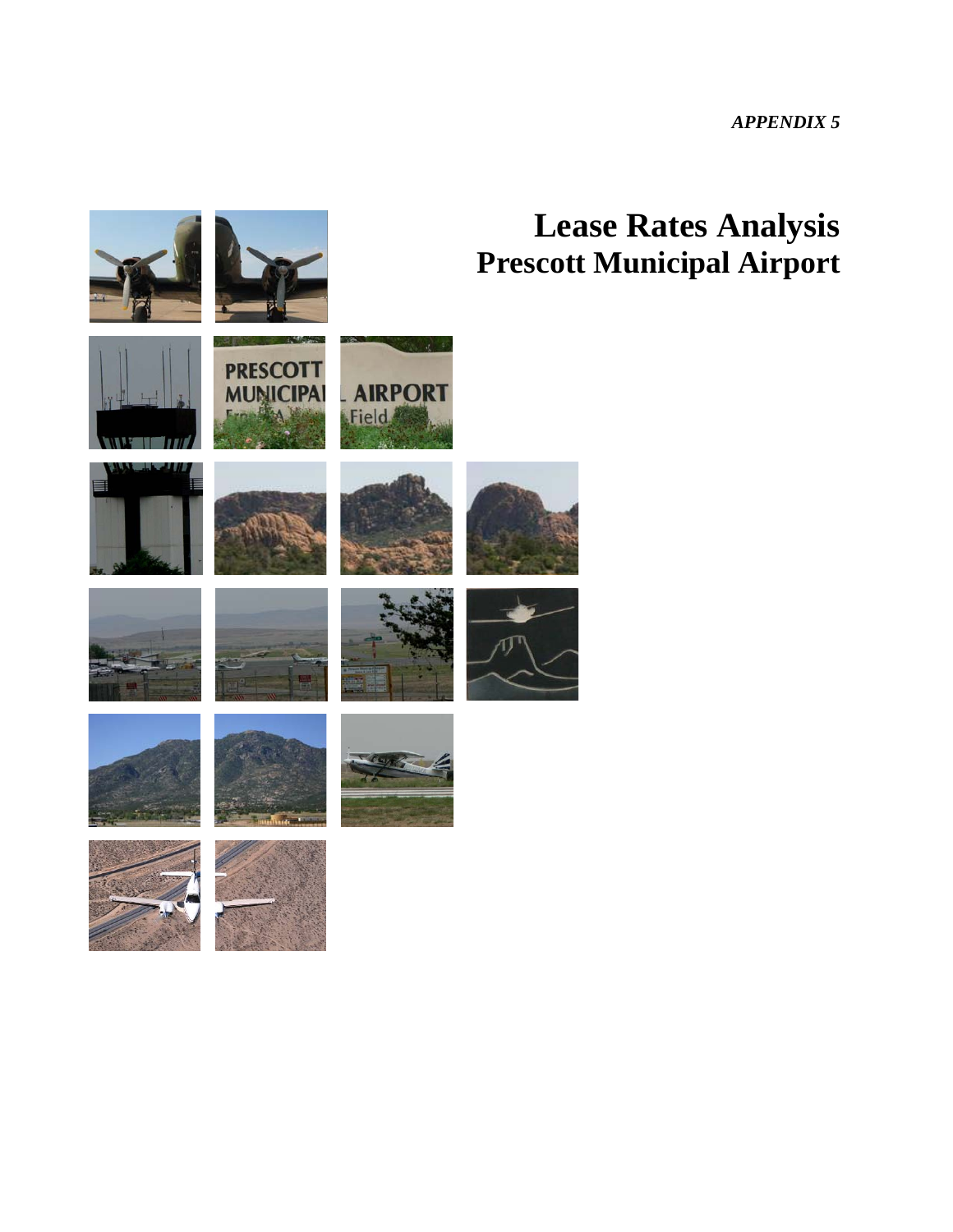# **TABLE OF CONTENTS**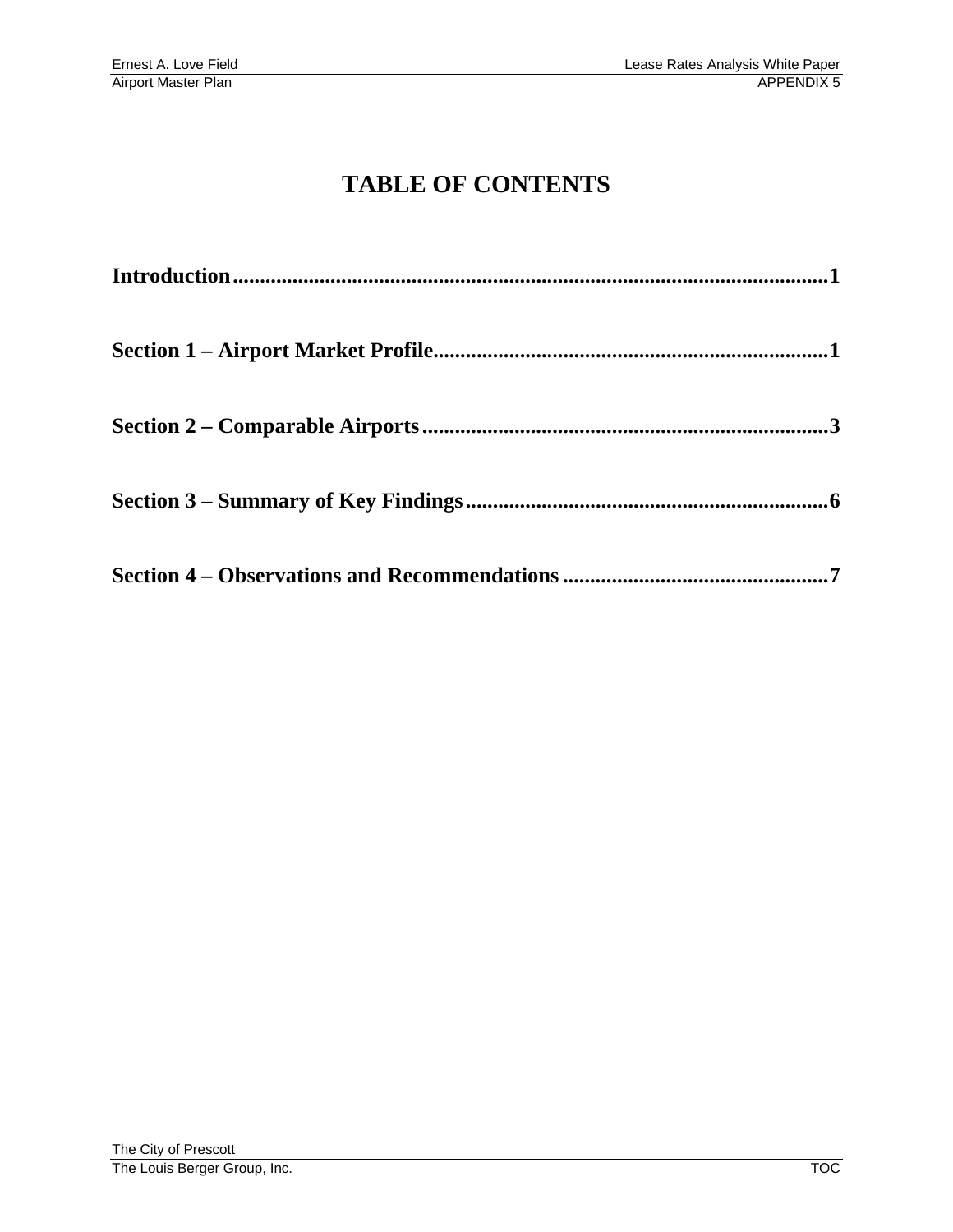# **INTRODUCTION**

The purpose of this White Paper is to determine if Prescott Municipal Airport's (PRC) current lease rates and policy are competitively established and adequate. This White Paper reviews existing airport lease rates and compares results of a lease rates and structures survey of similar airports to that of PRC. It identifies PRC's overall market position, ascertains the adequacy of the airport's leasing structure and policy, and recommends where improvements may need to be considered.

The key objective of this White Paper is to analyze lease rates at comparable airports. This analysis provides a "snap shot" of airport lease rates from similar airports. It allows PRC to gauge it's existing lease rates and provides assistance with the establishment of future rates within the context of the airport's market environment. It should be stated that a lease rates analysis does not supplement a property appraisal for specific lease negotiations.

The goals set forth for this analysis were accomplished through the following steps:

- Obtain and review existing leases from the City through meetings with City and Airport staff to identify current lease issues, concerns and needs;
- Establish a reasonable list of comparable airports to be researched for this effort. Lease rates for similar services and operations at similar airports was collected to achieve this goal; and
- Through market research and historical data collection, identify potential changes to current lease rates, landing fees and the use of lease inflators and their applicability, as well as a review of other techniques commonly used in the industry.

This White Paper is categorized into the following sections:

- Section  $1 -$  Airport Market Profile
- Section  $2$  Comparable Airports
- Section  $3 -$  Summary of Key Findings
- Section  $4 -$  Observations and Recommendations

### **SECTION 1 – AIRPORT MARKET PROFILE**

PRC is a general aviation airport located in Yavapai County, and is centrally located approximately 8 to 10 miles between the City of Prescott, the towns of Chino Valley and Prescott Valley. The airport is owned and operated by the City of Prescott.

PRC is situated on approximately 760 acres of land. The airport serves both the commercial and multi-faceted general aviation needs for the area, including the City of Prescott, Yavapai County and residents of the local Yavapai Reservation. Additionally, PRC serves as the flight training base for Embry-Riddle Aeronautical University (ERAU).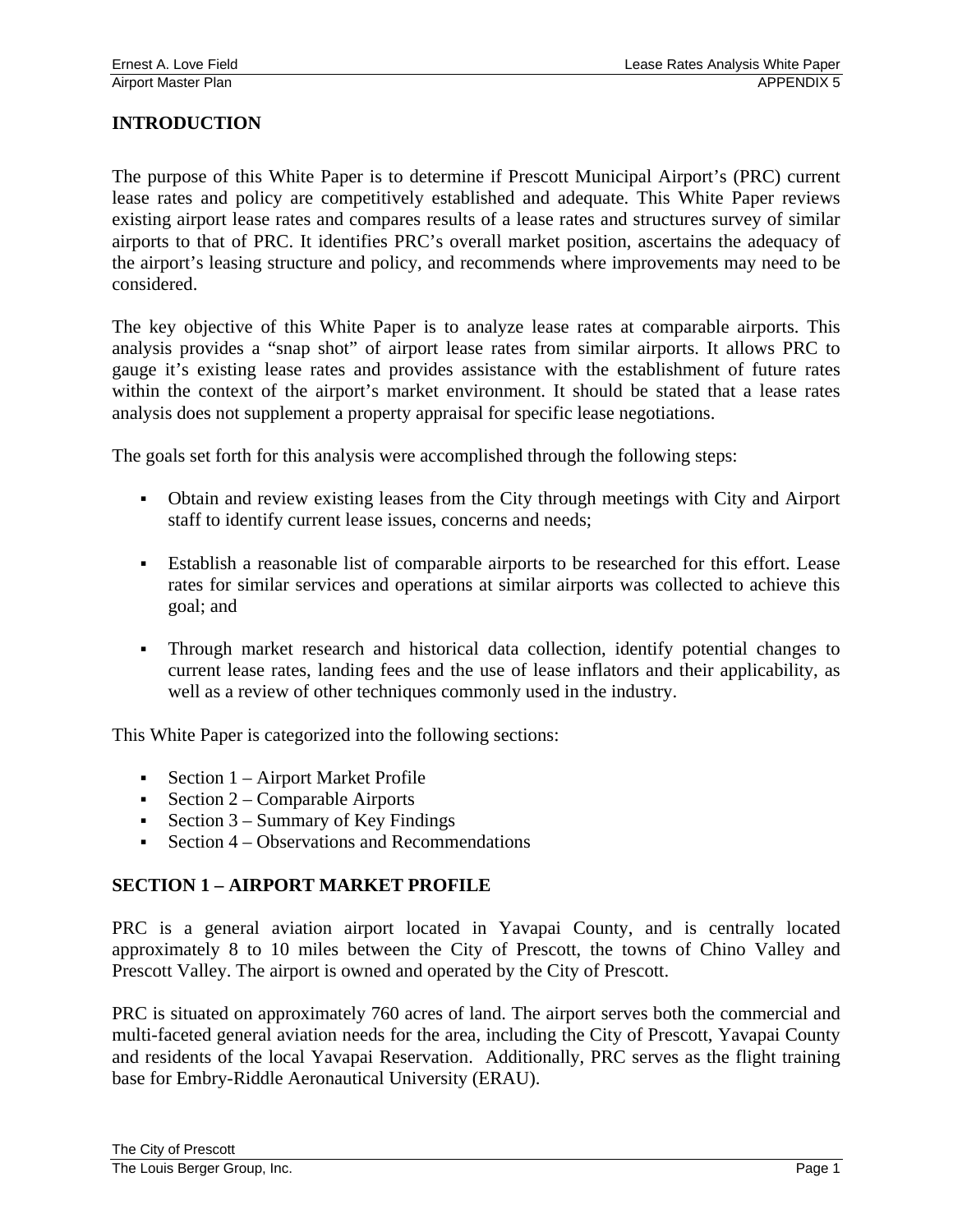There are currently 350 aircraft based at PRC including 300 single engine aircraft, 26 twin engine aircraft, 3 jets, 10 helicopters, and one ultra-light aircraft.

There are several businesses located at the Airport. The following table identifies each type of service provided at the Airport and the name of the businesses that provide those services.

| <b>PRC Airport Businesses</b>                    |                                                                                                                                                                                                                                             |  |  |  |  |
|--------------------------------------------------|---------------------------------------------------------------------------------------------------------------------------------------------------------------------------------------------------------------------------------------------|--|--|--|--|
| <b>Service Type</b>                              | <b>Business</b>                                                                                                                                                                                                                             |  |  |  |  |
| Charter, Flight Instruction, &<br>Rental         | Air Grand Canyon<br>٠<br>Arizona Skyways Airlines<br>٠<br>Embry-Riddle Aeronautical University<br>٠<br>Guidance Helicopters<br>п<br>North-Aire, Inc.<br>п<br>Sky School                                                                     |  |  |  |  |
| Aircraft Repairs, Avionics, &<br>Service Support | Arizona Air-Craftsman/Wing Nuts<br>٠<br>Mile High Avionics<br>٠<br>Nostalgaire<br>٠<br><b>Prescott Aircraft</b><br>٠<br><b>Prescott Aircraft Interiors</b><br>Powell Upholstery & Aircraft Interiors<br>п<br>Wing Waxers – Aircraft Dealing |  |  |  |  |
| Airline Service                                  | US Airways Express (Operated by Mesa Airlines)<br>٠                                                                                                                                                                                         |  |  |  |  |
| Fixed Base Operator (FBO)                        | Legend Aviation <sup>1</sup><br>п                                                                                                                                                                                                           |  |  |  |  |
| Ground Transportation                            | Hertz (Airport Terminal)<br>٠                                                                                                                                                                                                               |  |  |  |  |
| Miscellaneous                                    | Antelope Hills Golf Course<br>٠<br><b>Arizona Aviation Supplies</b><br>٠<br>Rittaire<br>п<br>Susie's Skyway Restaurant<br>п                                                                                                                 |  |  |  |  |

| <b>Table 1</b>                |  |  |  |  |  |  |
|-------------------------------|--|--|--|--|--|--|
| <b>PRC Airport Businesses</b> |  |  |  |  |  |  |

*Source: Draft PRC Airport Master Plan (2008)* 

These businesses are housed in several facilities at the Airport, including the Commercial Terminal Building, General Aviation Terminal Building, and various other buildings on Airport property.

 $\overline{a}$ <sup>1</sup> Legend Aviation has recently become the Airport's FBO. Prior to Legend providing these services, the City of Prescott provided FBO services at PRC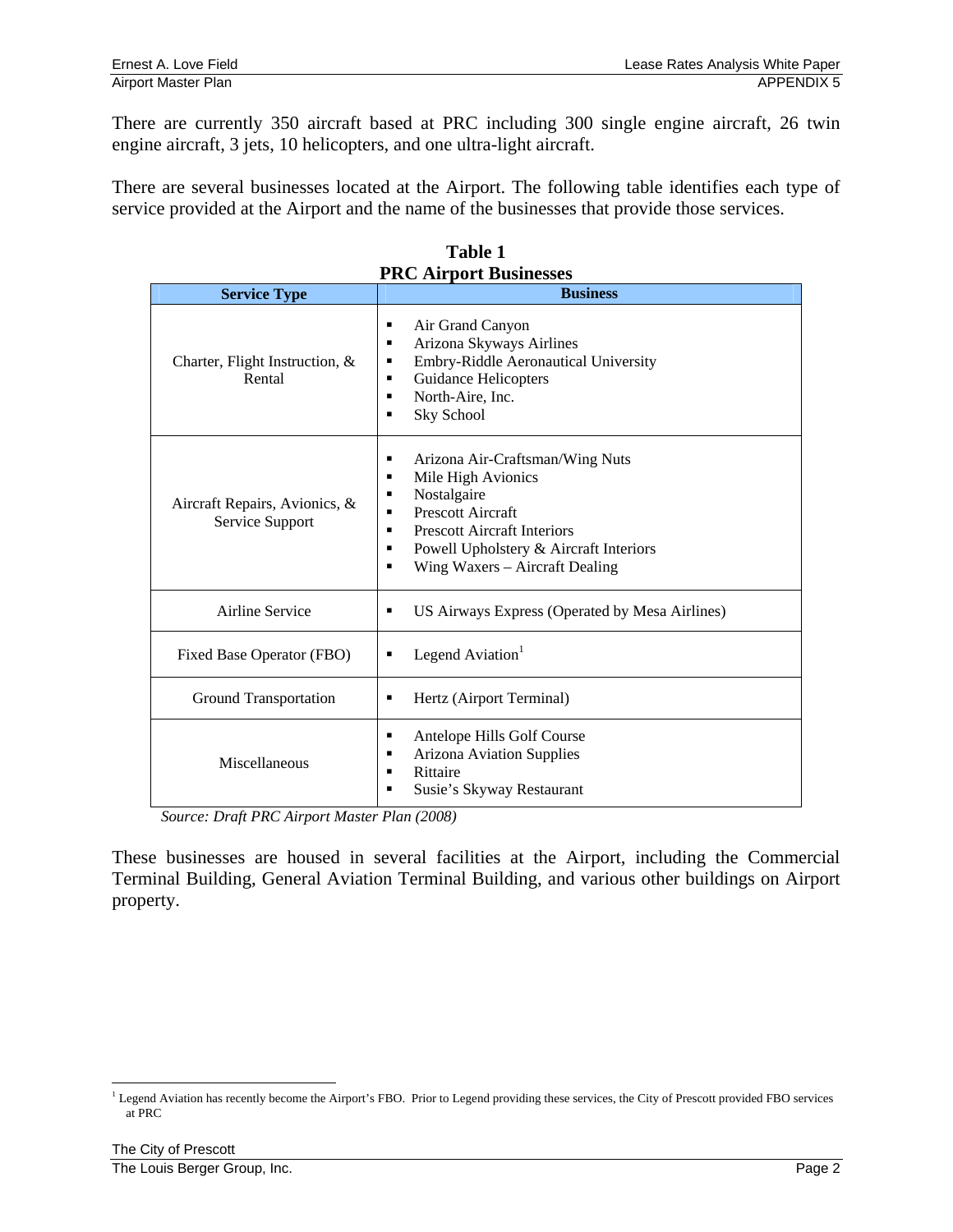# **SECTION 2 – COMPARABLE AIRPORTS**

To collect and review lease rates for similar services and operations at comparable airports to PRC, criteria were developed to determine a list of potential comparable airports. The following broad criteria were used to develop the long list of potential comparable airports:

- Location of the airport, with preference given to those airports within the State of Arizona, southwest region, and a competitor of PRC;
- Similar size and scope in terms of acreage, runway length, use, ownership, and type; and
- Similar type of activity: training, ATCT, based aircraft level, Part 139 certification.

| An ports considered for comparison                                                                                                                                                                                                                                                  |       |                 |                   |                |                |              |                |                |                |
|-------------------------------------------------------------------------------------------------------------------------------------------------------------------------------------------------------------------------------------------------------------------------------------|-------|-----------------|-------------------|----------------|----------------|--------------|----------------|----------------|----------------|
|                                                                                                                                                                                                                                                                                     |       |                 |                   |                |                | # of         |                |                |                |
|                                                                                                                                                                                                                                                                                     |       | Ownshp/         | <b>Airport</b>    | <b>Longest</b> | Part           | <b>Based</b> |                |                |                |
| <b>Airport</b>                                                                                                                                                                                                                                                                      | Acres | <b>Use Type</b> | <b>Type</b>       | <b>Runway</b>  | 139            | A/C          | <b>ATCT</b>    | <b>EAS</b>     | Comp           |
| <b>Prescott</b>                                                                                                                                                                                                                                                                     | 760   | Pu/Pu           | <b>CS-Primary</b> | 7,550'         | Yes            | 318          | Yes            | Yes            | <b>Yes</b>     |
| <b>Flagstaff Pulliam</b>                                                                                                                                                                                                                                                            | 795   | Pu/Pu           | <b>CS-Primary</b> | 8,800'         | Yes            | 130          | Yes            | Yes            | Yes            |
| <b>Grand Canyon</b>                                                                                                                                                                                                                                                                 | 859   | Pu/Pu           | CS-Primary        | 8,999'         | Yes            | 9            | Yes            | Yes            | N <sub>o</sub> |
| Kingman                                                                                                                                                                                                                                                                             | 4,200 | Pu/Pu           | CS-Other          | 6,827'         | Yes            | 268          | No             | Yes            | N <sub>0</sub> |
| Laughlin                                                                                                                                                                                                                                                                            | 650   | Pu/Pu           | CS-Primary        | 7,520'         | <b>Yes</b>     | 61           | Yes            | N <sub>o</sub> | N <sub>o</sub> |
| Lake Havasu                                                                                                                                                                                                                                                                         | 646   | Pu/Pu           | <b>CS-Primary</b> | 8,001'         | Yes            | 288          | N <sub>o</sub> | N <sub>o</sub> | Yes            |
| Sedona                                                                                                                                                                                                                                                                              | 220   | Pu/Pu           | GA-Public         | 5,129'         | N <sub>o</sub> | 100          | N <sub>o</sub> | No             | Yes            |
| Glendale                                                                                                                                                                                                                                                                            | 720   | Pu/Pu           | GA-Reliever       | 7,150'         | N <sub>o</sub> | 357          | Yes            | N <sub>o</sub> | Yes            |
| Cottonwood                                                                                                                                                                                                                                                                          | 210   | Pu/Pu           | GA-Public         | 4,250'         | N <sub>o</sub> | 49           | N <sub>o</sub> | N <sub>o</sub> | Yes            |
| Bagdad                                                                                                                                                                                                                                                                              | 91    | Pu/Pu           | GA-Public         | 4,575'         | N <sub>o</sub> | 5            | No             | N <sub>0</sub> | N <sub>o</sub> |
| Phoenix-Mesa Gateway                                                                                                                                                                                                                                                                | 3,020 | Pu/Pu           | CS-Other          | 10,401         | Yes            | 94           | Yes            | N <sub>o</sub> | Yes            |
| <b>Show Low</b>                                                                                                                                                                                                                                                                     | 691   | Pu/Pu           | CS-Other          | 7,200'         | Yes            | 63           | N <sub>o</sub> | N <sub>o</sub> | Yes            |
| Page                                                                                                                                                                                                                                                                                | 536   | Pu/Pu           | <b>CS-Primary</b> | 5,950'         | Yes            | 68           | N <sub>o</sub> | Yes            | Yes            |
| Yuma                                                                                                                                                                                                                                                                                | 3,100 | Gv/Pu           | CS-Primary        | 13,300'        | Yes            | 167          | Yes            | Yes            | N <sub>0</sub> |
| Williams (H A Clark Memorial)                                                                                                                                                                                                                                                       | 303   | Pu/Pu           | GA-Public         | 5,992'         | No             | 16           | No             | No             | N <sub>0</sub> |
| Daytona Beach Int'l (FL)                                                                                                                                                                                                                                                            | 1,800 | Pu/Pu           | <b>CS-Primary</b> | 10,500'        | Yes            | 204          | Yes            | N <sub>o</sub> | Yes            |
| Nashua (NH)                                                                                                                                                                                                                                                                         | 400   | Pu/Pu           | GA-Public         | 5,501'         | N <sub>0</sub> | 432          | Yes            | N <sub>0</sub> | N <sub>0</sub> |
| St. Louis Dwnt Airport (IL)                                                                                                                                                                                                                                                         | 940   | Pu/Pu           | GA-Public         | 6,997'         | N <sub>0</sub> | 268          | Yes            | N <sub>0</sub> | N <sub>0</sub> |
| Sources: FAA 5010 Airport Master Records dated 12/20/2007; USDOT EAS Determinations.<br>Abbreviations: Pu = Public; CS = Commercial Service; GA = General Aviation; A/C = Aircraft; ATCT = Air Traffic Control Tower; EAS = Essential Air<br>Service; $Comp = Comparable Airport$ . |       |                 |                   |                |                |              |                |                |                |

**Table 2 Airports Considered for Comparison**

Based upon the criteria identified above and review of the data in the table, the comparable airports selected for review are shaded blue in the table above. While the airports selected are not necessarily comparable across all criteria categories, the nine (9) airports selected provide a diverse cross representation of activity at PRC and provide the best results for this analysis.

Each airport was contacted to collect relevant lease information in Spring, 2008. The airports were provided with a matrix designed to gather information in ten (10) areas of interest with respect to leases, fees, investments, lease clauses, inflators, and any additional information that the airport could provide that would assist with the analysis.

The result of this information collection effort for each comparable airport is provided in Table 3 on the following page.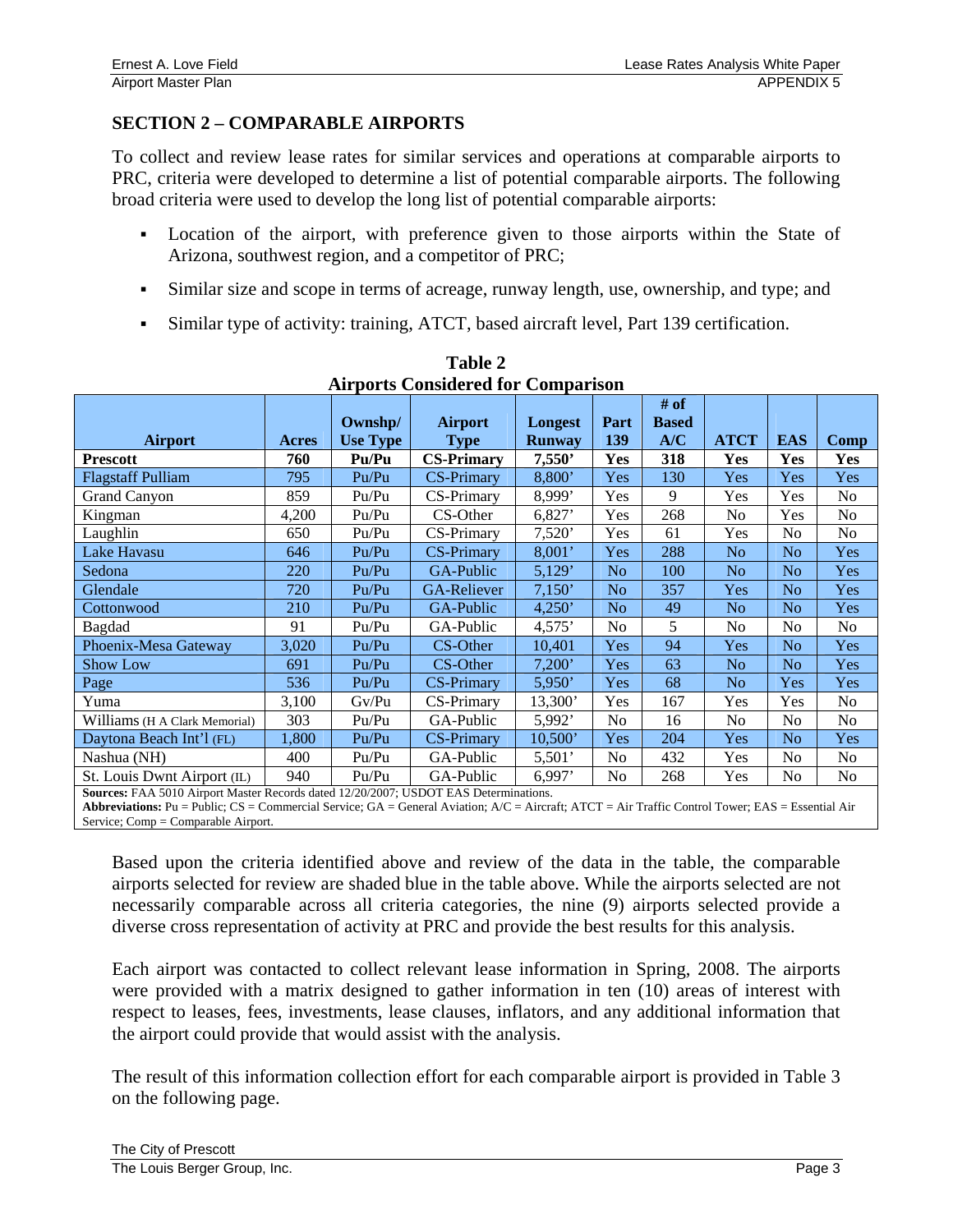| Comparable An port Lease miormation |                                                                   |                                                                               |                                                       |                                                                                  |                                                             |                                                     |                                        |                                                                                                                 |                                     |
|-------------------------------------|-------------------------------------------------------------------|-------------------------------------------------------------------------------|-------------------------------------------------------|----------------------------------------------------------------------------------|-------------------------------------------------------------|-----------------------------------------------------|----------------------------------------|-----------------------------------------------------------------------------------------------------------------|-------------------------------------|
| <b>Airport</b>                      | <b>Land Lease</b><br>(sq. ft.)                                    | "Wholesale"<br><b>Hangar Rental</b><br>Rate $(sq. ft.)$                       | "Retail"<br>Hangar<br><b>Rental Rate</b><br>(sq. ft.) | <b>Office Rent</b>                                                               | % of Gross<br><b>Receipts</b>                               | <b>Fuel</b><br><b>Flowage</b><br>Fee (gal)          | <b>Required</b><br><b>Investment</b>   | <b>Length of Leases</b><br>and Reversion<br><b>Clause</b>                                                       | <b>Inflator</b><br><b>Used/Time</b> |
| <b>Prescott</b>                     | \$0.09 to 0.30                                                    | \$0.09/SF - \$0.16/SF                                                         | $$0.22/SF -$<br>\$0.40/SF                             | $$10.00 -$<br>\$24.85                                                            | $1.5\%$ of gross<br>income<br>$20%$ of gross<br>snack mach. | AvGas:<br>$$0.25 - 0.10$<br>JetA:<br>$$0.35 - 0.10$ | varies                                 | 25 yr term                                                                                                      | <b>CPI</b>                          |
| Cottonwood                          | \$0.42                                                            | \$5.28                                                                        | N/A                                                   | None                                                                             | N/A                                                         | \$0.05                                              | None                                   | 25 yr initial term<br>$w/15$ yr option.<br>Reverts to airport at<br>end of 25 yr                                | 10% increase<br>each 4 YR<br>period |
| Daytona<br>Beach                    | 7%-10% of<br>appraisal                                            | No DAB owned<br>Hangars                                                       | $\overline{a}$                                        | % of appraisal                                                                   | None                                                        | \$0.07                                              | n/a                                    | 20-30 yrs                                                                                                       | Appraisal every<br>5 yrs            |
| Glendale                            | \$0.1375<br>${\rm to}$<br>\$0.2291                                | N/A                                                                           | N/A                                                   | N/A                                                                              | N/A                                                         | N/A                                                 | N/A                                    | N/A                                                                                                             | Annual CPI                          |
| Lake Havasu                         | $$0.28 - $0.95$                                                   | \$300 - \$400/month<br>Shade ports:<br>\$155/month                            | N/A                                                   | \$30.00                                                                          | 10% monthly                                                 | \$0.09                                              | Case-by-case                           | 35 years with a 10 yr<br>option<br>Subleases are a right<br>of redemption<br>Buildings revert to<br>the airport | CPI every other<br>year             |
| Page                                | \$0.34                                                            | N/A                                                                           | N/A                                                   | \$2.78/SF for<br>upstairs<br>terminal<br>\$5.56/SF for<br>downstairs<br>terminal | None                                                        | \$0.035                                             | None                                   | 15 yr initial term with<br>$2 - 5$ yr extension for<br>a 25 yr total lease                                      | <b>Annual CPI</b>                   |
| Phoenix-<br>Mesa<br>Gateway         | \$0.50                                                            | \$10.50                                                                       | \$15.50                                               | \$23.00                                                                          | 5% concessionaire<br>agreements only                        | \$0.11                                              | In minimum<br>standards                | 30 yr plus two five yr<br>options, then reverts<br>back to airport                                              | CPI every<br>3 years                |
| Sedona                              | \$0.48                                                            | \$2.50                                                                        |                                                       | Main<br>Terminal -<br>\$5.00<br>Terminal<br>Annex - \$3.00                       | 2.5% of gross for<br>all commercial<br>leases               | Self fueling<br>\$0.20                              | 1 month's rent                         | 20 yr initial with 2 yr<br>options<br>All land reverts back<br>to the City unless<br>optioned                   | CPI every<br>3 years                |
| Show Low                            | \$.3085 for all<br>leases, com.<br>operators pay a<br>monthly fee | 9,000 sq ft hgr $=$<br>\$6,000 month<br>3-8,100 sq ft hgrs =<br>\$3,500 month | n/a                                                   | Approx<br>\$33.00                                                                | None                                                        | \$0.10                                              | As required by<br>minimum<br>standards | Private hangars are 25<br>yrs w/10-yr option.<br>Com. leases max of<br>10 yrs.                                  | Annual CPI                          |

**Table 3 Comparable Airport Lease Information**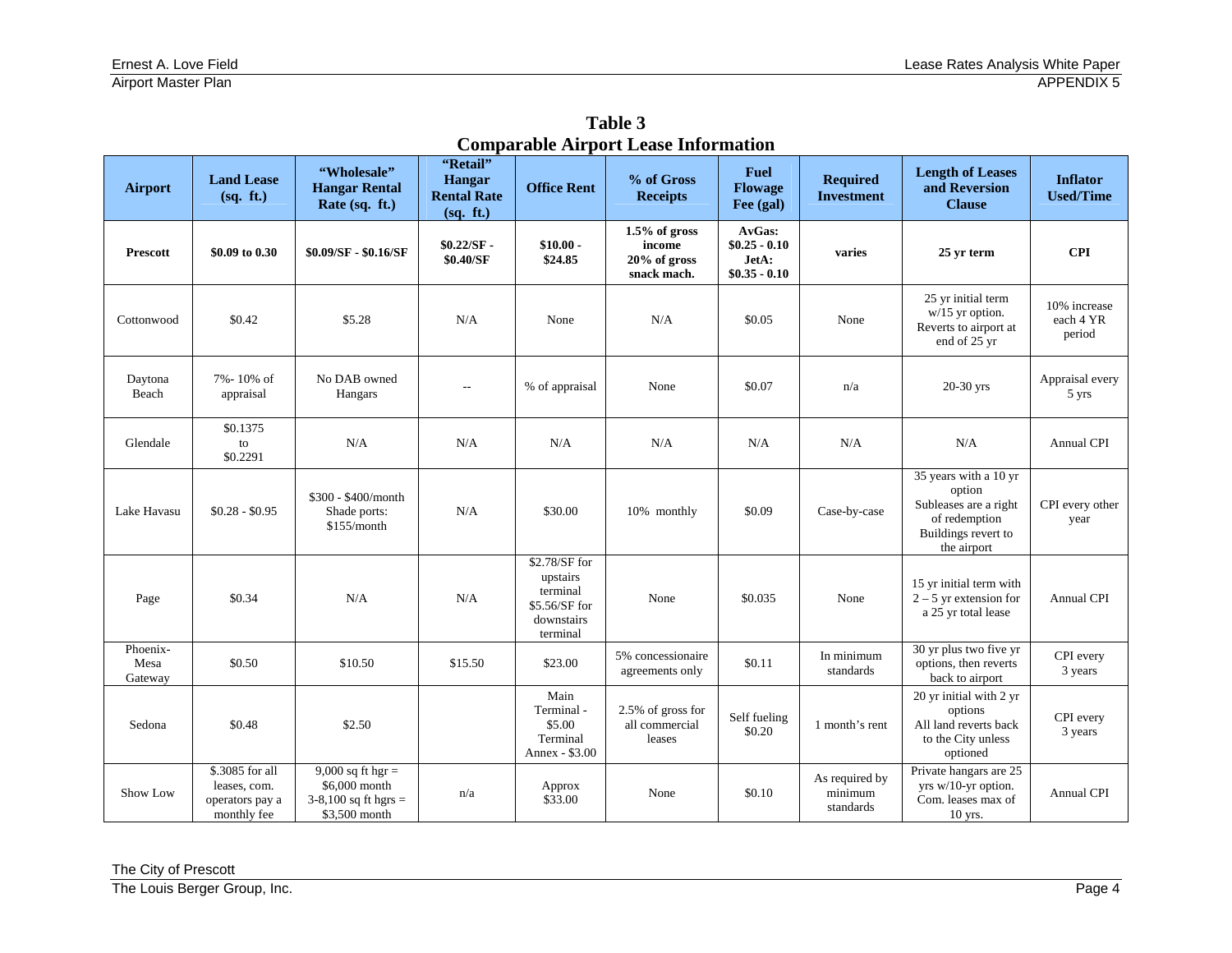Other general observations include:

### **Cottonwood**

The FBO is the only commercial hangar rental. It is referred to as wholesale because it's very basic. The airport also has T-hangars for storage at \$250.00/mo. (\$0.217/SF/MO).

### **Flagstaff**

The airport was not available to participate.

### **Glendale**

Non-Premium Space: With Infrastructure: \$0.1718/SF Without Infrastructure: \$.0.1375/SF

Premium Space: With Infrastructure: \$0.2291/SF Without Infrastructure: \$0.1948/SF

#### **Sedona**

There are currently are 40 people on the waiting list for hangar space. That waiting list is broken down into 20% who currently use tie-downs and 80% people moving in from out of state. Thangars are anticipated to be built in 3-5 years, once a water issue is resolved. There are currently 105 based aircraft: 2 small jets, 5 twins, and the remainder are single engine aircraft.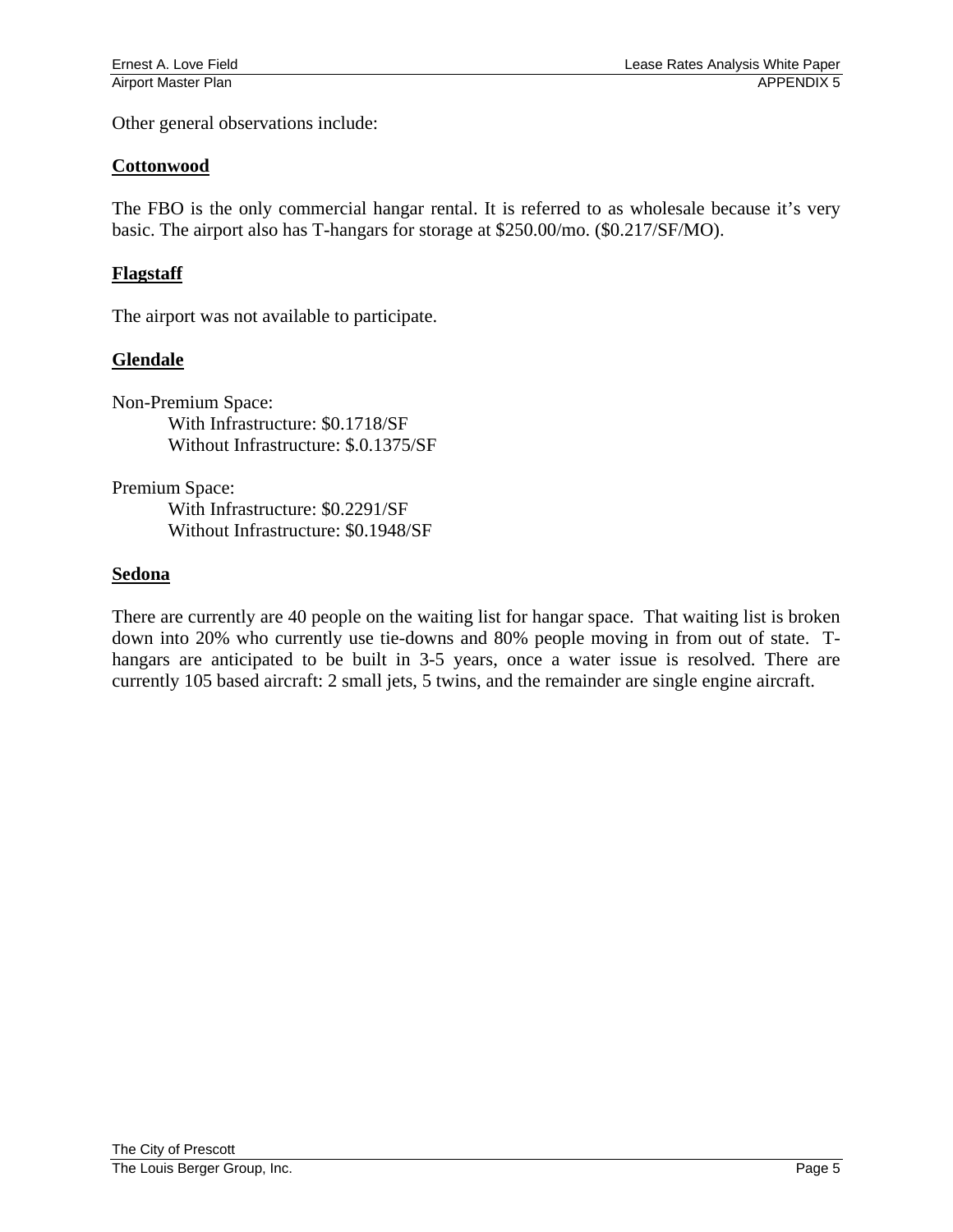# **SECTION 3 – SUMMARY OF KEY FINDINGS**

Based upon the information gathered from the comparable airports listed in Table 3, the ranges and approaches for each lease area category considered by the comparable airports in their leasing policies are identified below and compared to rates at PRC.

| <b>Lease Area</b>                 | <b>Range of Comparables</b>                                           | <b>PRC</b>                          |  |  |
|-----------------------------------|-----------------------------------------------------------------------|-------------------------------------|--|--|
| <b>Land Lease</b>                 | \$0.13 to \$0.50 s.f.<br>or 7% to 10% of<br>appraised value           | \$0.09 to \$0.30 s.f.               |  |  |
| <b>Wholesale Hangar</b><br>Rental | \$2.50 to $$10.50$ s.f.                                               | \$0.09 to \$0.16 s.f.               |  |  |
| <b>Retail Hangar Rental</b>       | $$15.50$ s.f.                                                         | \$0.22 to \$0.40 s.f.               |  |  |
| <b>Office Rent</b>                | \$2.78 to \$33.00 per square<br>foot or percent of<br>appraised value | \$10.00 to \$24.85 s.f.             |  |  |
| Percentage of Gross<br>Receipts   | 2.5% to 10%                                                           | 1.5 to 20.0%                        |  |  |
| <b>Fuel Flowage Fee</b>           | \$0.035 to \$0.20                                                     | \$0.10 to \$0.35<br>(sliding scale) |  |  |
| <b>Required Investment</b>        | Varies;<br>minimum standards; or<br>1 month's rent                    | Varies                              |  |  |
| Length of Lease                   | 15 to 35 year initial terms<br>and offer option years                 | 25 year term                        |  |  |
| Inflator                          | Appraisal or<br>various term CPI                                      | <b>CPI</b>                          |  |  |

**Table 4 Summary of Key Findings**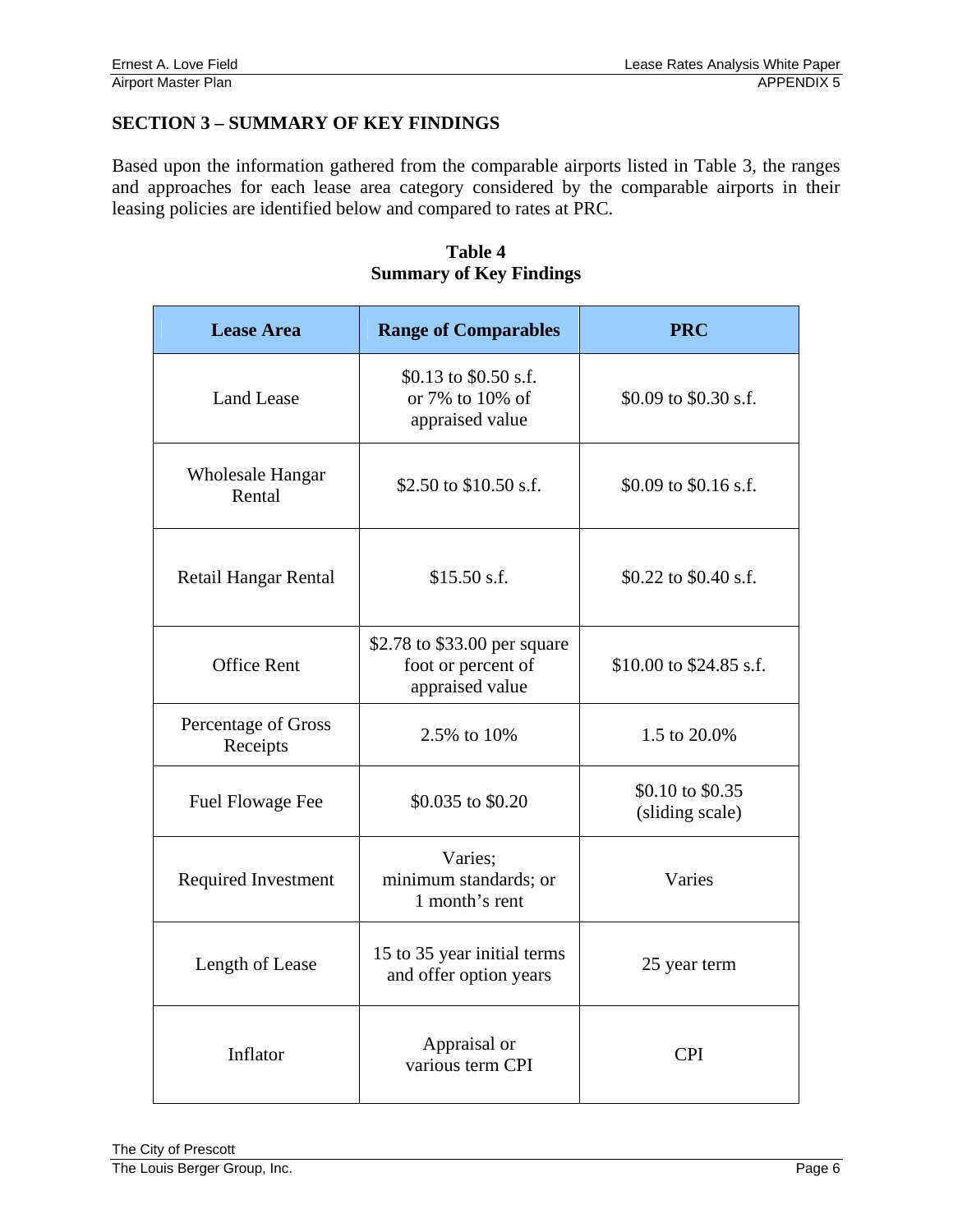### **SECTION 4 – OBSERVATIONS AND RECOMMENDATIONS**

PRC has many activities and existing policies in place related to property leasing. These activities are incorporated into this lease analysis as they relate to the information obtained from the comparable airports and the recommendations of this effort. Observations and recommendations for PRC regarding this lease rates analysis include the following areas:

- Leasing, including the recent lease contracts with Legend Aviation;
- Use of Property Appraisals; and
- **Airport Minimum Standards.**

The following discussion provides leasing observations and recommendations, the use of property appraisals for lease rate setting, along with general industry considerations to develop and implement Airport Minimum Standards for PRC as they relate to providing a "level playing field" for businesses looking to conduct commercial aeronautical activity at the Airport.

### *Leasing*

While some variation exists at each airport, PRC is within the range of findings in most of the comparable areas considered in this analysis. As an example, a summary of the recent lease contracts signed with Legend Aviation was incorporated to this effort also. These include:

- **Prescott Aviation Land, LLC. (Legend Aviation): Contract 2008-067**  Ground Lease for 7.17 acres; \$0.30 s. f.; 25 year term; CPI
- **Prescott Aviation Fuel, LLC. (Legend Aviation); Contract 2008-179**  Ground Lease 1 (existing) for 1.02 acres; \$0.30 s. f.; 25 year term; CPI Ground Lease 2 (expansion) for 0.25 acres; \$0.09 s. f.; 25 year term; CPI Fuel Flowage 100LL (Year  $1 - $0.25$  to Year  $4 + - $0.10$ ) Fuel Flowage Jet-A (Year  $1 - $0.35$  to Year  $5 + - $0.10$ ) Fuel Flowage ERAU (Year  $1 - $0.12$ )

Table 5 on the next page identifies leasing observations and recommendations for PRC based upon the identified areas from the comparable airports and general industry practices.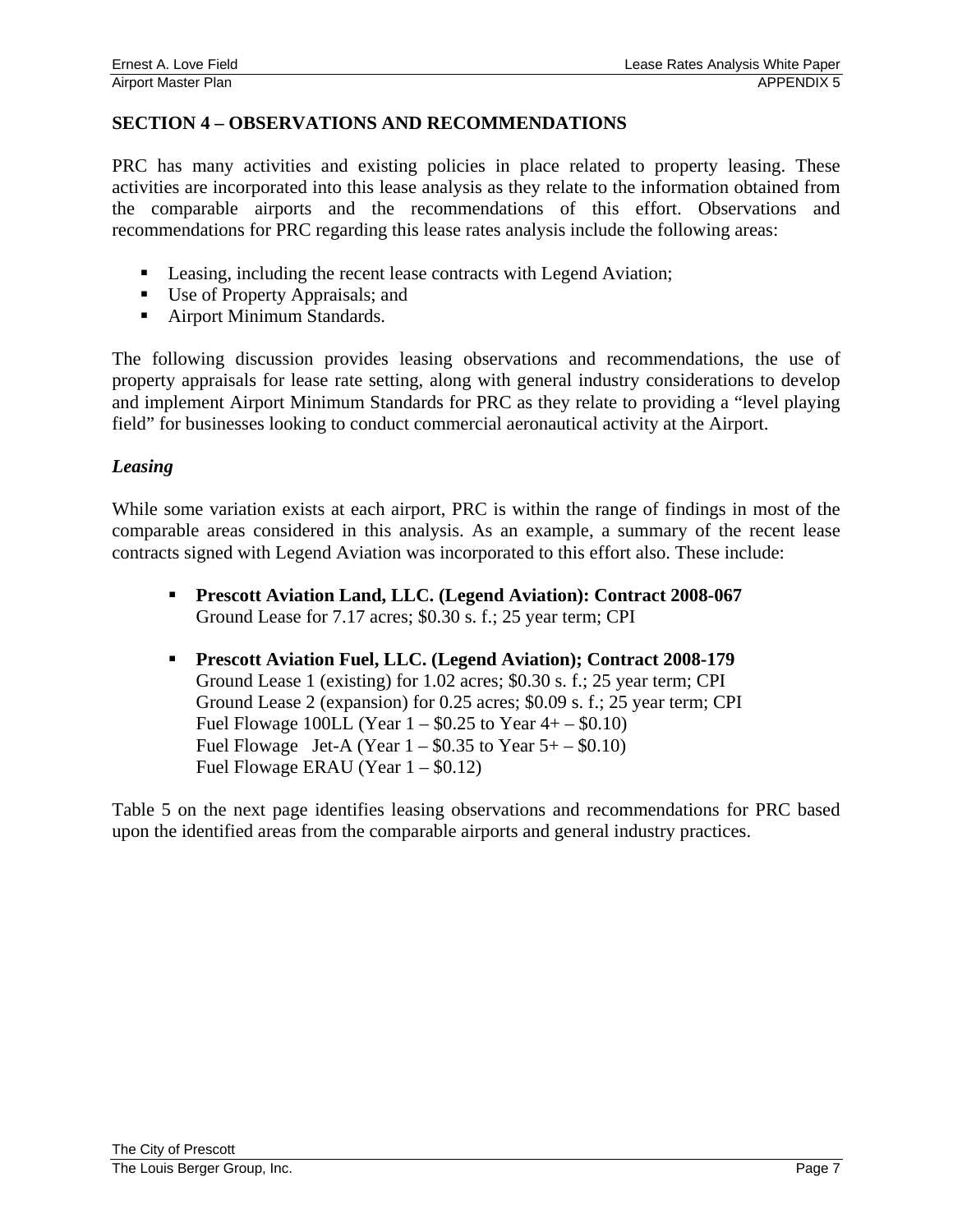| <b>Lease Area</b>                 | <b>Observation</b>                                                   | <b>Recommendation</b>                                                           |  |  |
|-----------------------------------|----------------------------------------------------------------------|---------------------------------------------------------------------------------|--|--|
| <b>Land Lease</b>                 | Within range, PRC may be<br>low compared to nearby<br>other airports | Utilize Appraisal                                                               |  |  |
| <b>Wholesale Hangar</b><br>Rental | Low                                                                  | Investigate cause of low<br>rates, utilize appraisal                            |  |  |
| Retail Hangar Rental              | Low                                                                  | Investigate cause of low<br>rates, utilize appraisal                            |  |  |
| <b>Office Rent</b>                | Within range                                                         | Continue as-is; Utilize<br>Appraisal                                            |  |  |
| Percentage of Gross<br>Receipts   | Within range                                                         | Look to maximize this<br>method of revenue<br>collection                        |  |  |
| <b>Fuel Flowage Fee</b>           | High compared to nearby<br>other airports                            | Investigate cause of high<br>fee                                                |  |  |
| <b>Required Investment</b>        | Within range                                                         | Continue as-is, incorporate<br>into rate setting based on<br>size of investment |  |  |
| Length of Lease                   | Within range                                                         | Continue as-is                                                                  |  |  |
| Inflator                          | Within range                                                         | Utilize CPI and/or<br>Appraisal                                                 |  |  |

**Table 5 Leasing Observations and Recommendations**

PRC should continue its existing leasing policies and maximize revenues by implementing the use of airport property appraisals, minimum standards, and appropriate lease rates review from time-to-time. Developing effective airport lease agreements provides airport users with the services required while allowing the Airport to operate in a more financially self-sufficient manner. The recent leases with Legend Aviation indicate that the Airport is already implementing the observations and recommendations identified in this effort and confirms this activity.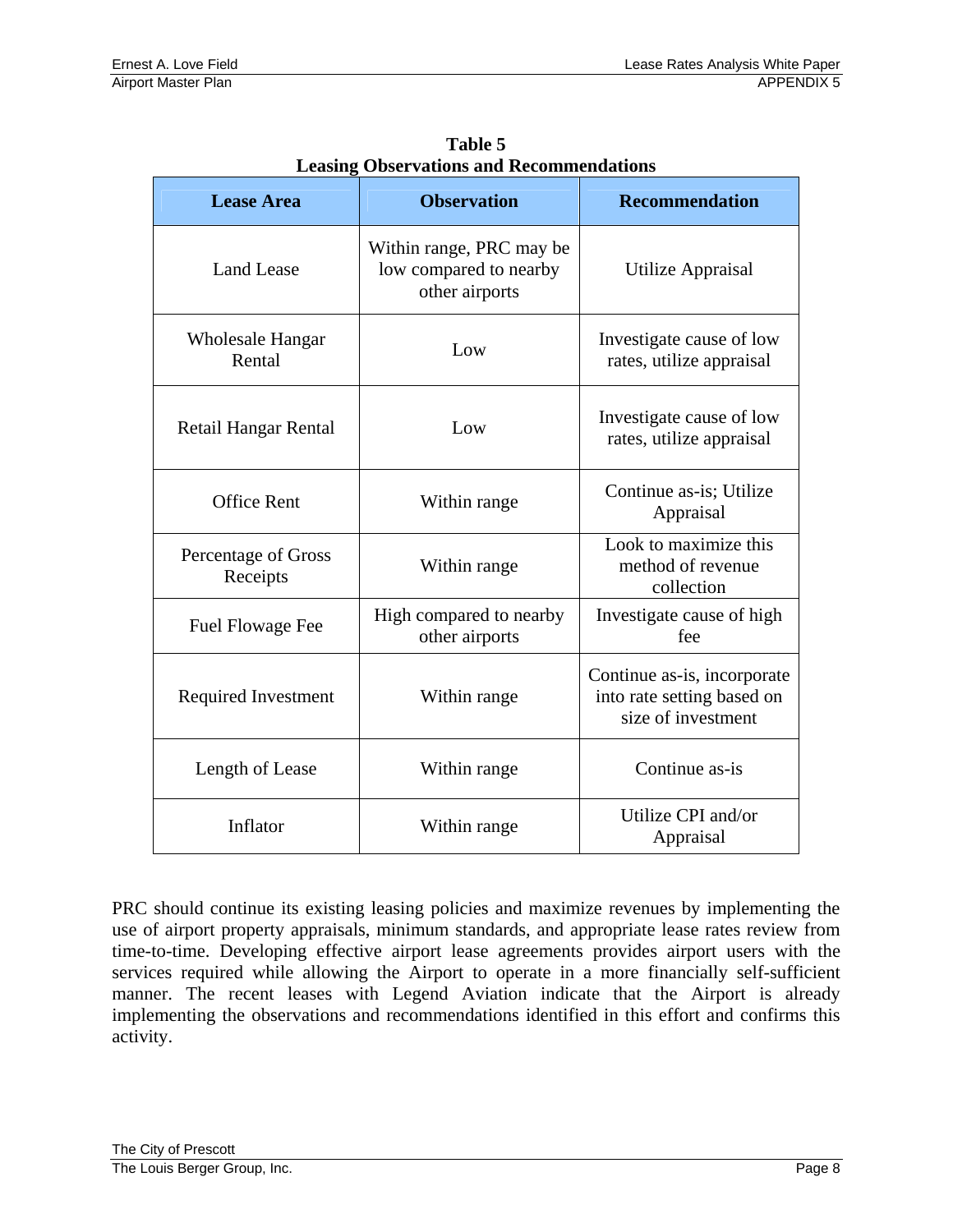## *Property Appraisals*

Berger has facilitated the development of property appraisals at numerous airports to aide in the setting of market rental rates for various airport tenants including Fixed Base Operators (FBO's), corporate tenants, and others. The following are some of the activities undertaken in developing an appraisal report. This list is not meant to be comprehensive as each appraisal will be customized to the unique property.

- **Physically inspect the subject property and improvements;**
- Review various technical data, site plans and any other pertinent structural information available with regard to land and improvements on the subject property;
- Examine various documents pertaining to the subject property and review general data relating to the airport itself and the general aviation environment which surrounds the subject property's immediate area;
- Research and analyze the market for airport real estate in the vicinity of the subject property, and interview various real estate, airport and aviation personnel regarding current market conditions, current pricing practices and the specific costs relating to the subject property and its position within the market place;
- Evaluate the subject property for specific physical items of wear and tear, depreciation, and valuate the competitive position of the subject within the specific local market for related properties;
- Uncover and confirm pertinent market data with relation to the sale and/or lease of relevant comparable property which are similar to and are useful in estimating a value for the subject; and
- Engage in a methodical and systematic analysis of all the data collected and place it within proper context for related properties in order to develop an estimate of market value for the subject property.

The overall purpose of an appraisal is to estimate the Market Rental Rate in Fee Simple as of a given date. The value derived for the property, and the information which is used as part of the appraisal methodology, is employed as a basis for a rental rate to be paid in connection with ground rental rates charged by the airport owner, (i.e., the City of Prescott).

PRC's current initiative soliciting for Airport Property Appraisal Services (RFQ# 08AIR0430) is inline with the recommendations of this report.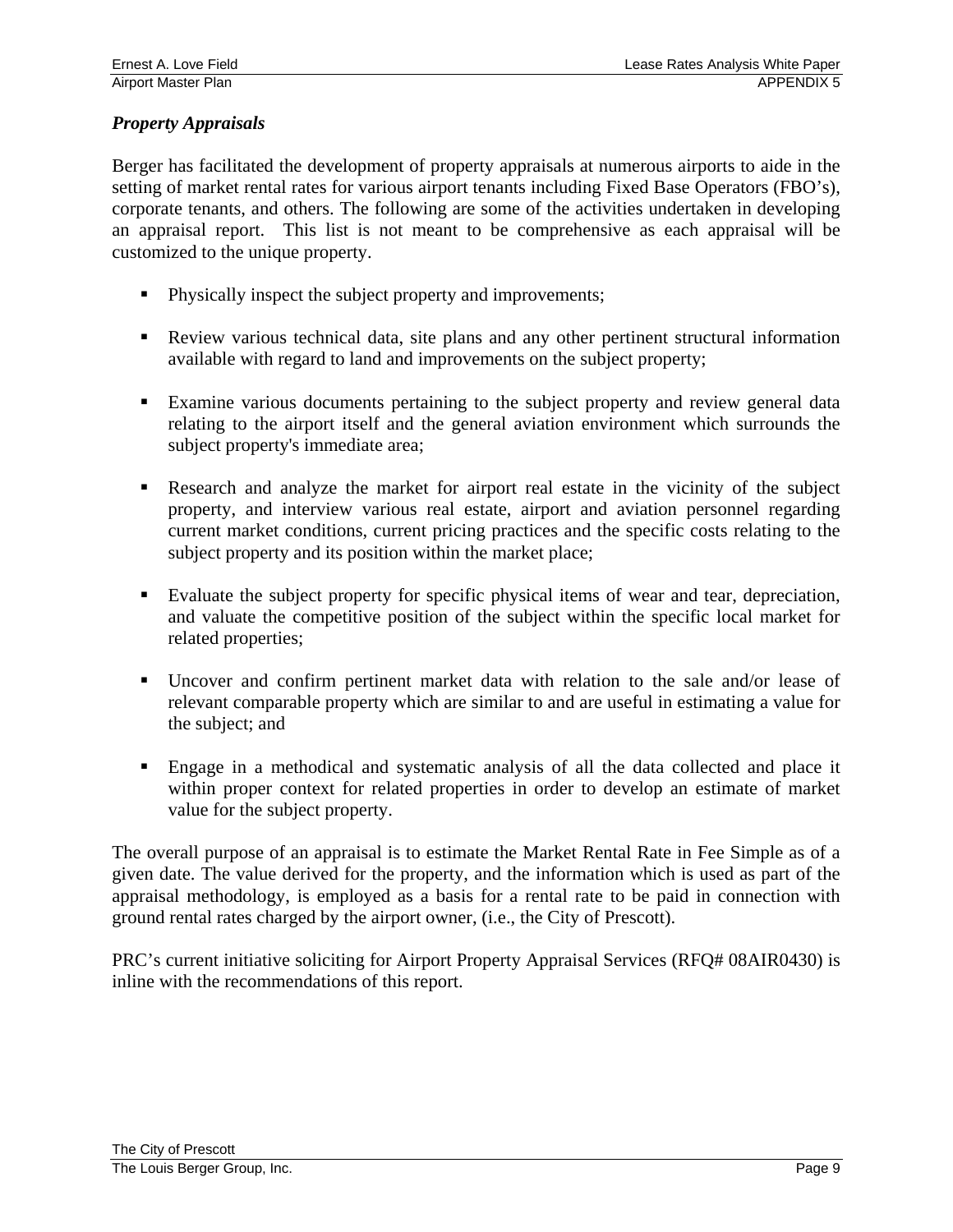## *Airport Minimum Standards*

Airport Minimum Standards are a mechanism that provides an airport the ability to lease facilities and deliver aeronautical services in a fair and equitable manner. While no examples of unfair and inequitable commercial operating practices have been found at PRC as part of this analysis, there are numerous examples that occur at various airports due to the lack of having established and enforceable Airport Minimum Standards in place. The fundamental concept for implementing and enforcing Minimum Standards is to assure that all commercial operators are treated equally by the airport proprietor with no one entity having more favorable business terms than another. In addition to providing for this "level playing field," Minimum Standards also help an airport proprietor to assure that operations are being conducted in a safe and efficient manner and that the services being offered to the general public meet the airport owner's, users', and the general public's expectations.

Below are two example scenarios that demonstrate the need to implement, maintain and enforce Airport Minimum Standards.

 **Scenario 1 – FBO Service Provider versus Independent Mechanic:** As a privilege of providing FBO services, Example Airport requires their FBO to provide a full suite of services to the public including fuel sales, line services; aircraft maintenance; flight training; and charter services. As a condition of its lease arrangement with the Airport, the FBO is required to assure that airport users have the services needed to maintain their aircraft at the Airport. For maintenance specifically, this FBO is required to employ three full-time, FAA certified mechanics, provide services Monday through Friday from 8AM to 5PM, and be able to provide emergency services during non-regular service hours. In addition, they are also required to maintain a designated portion of their on-airport facility for aircraft maintenance along with meeting insurance requirements established by the Airport.

An independent mechanic is operating at the same Airport out of a truck in the FBO parking lot. The mechanic may or may not be certified, does not carry the required insurance, and does not pay rent or fees associated with the privileges of doing business at the Airport. In addition, the reliability and availability of services to the public is questionable given the nature of the operation.

It is clear how this scenario, which is not too uncommon, creates an unfair competitive practice that can weaken the financial viability of the FBO tenant. Further, the independent mechanic may be operating on the airport without the proper training and insurance, among other issues.

 **Scenario 2 – Aircraft Self-Fueling:** At public use airports that receive federal funding from the FAA, the FAA asserts that the airport proprietor has an obligation to permit an aircraft owner to self-fuel their aircraft with their own fuel. This does not mean that the owner can fuel any aircraft other than their own, and it does not mean that the owner of an aircraft who wishes to fuel their own aircraft should have any less of an obligation to adhere to the policies set forth by the airport with regard to safety, location, training, storage, handling,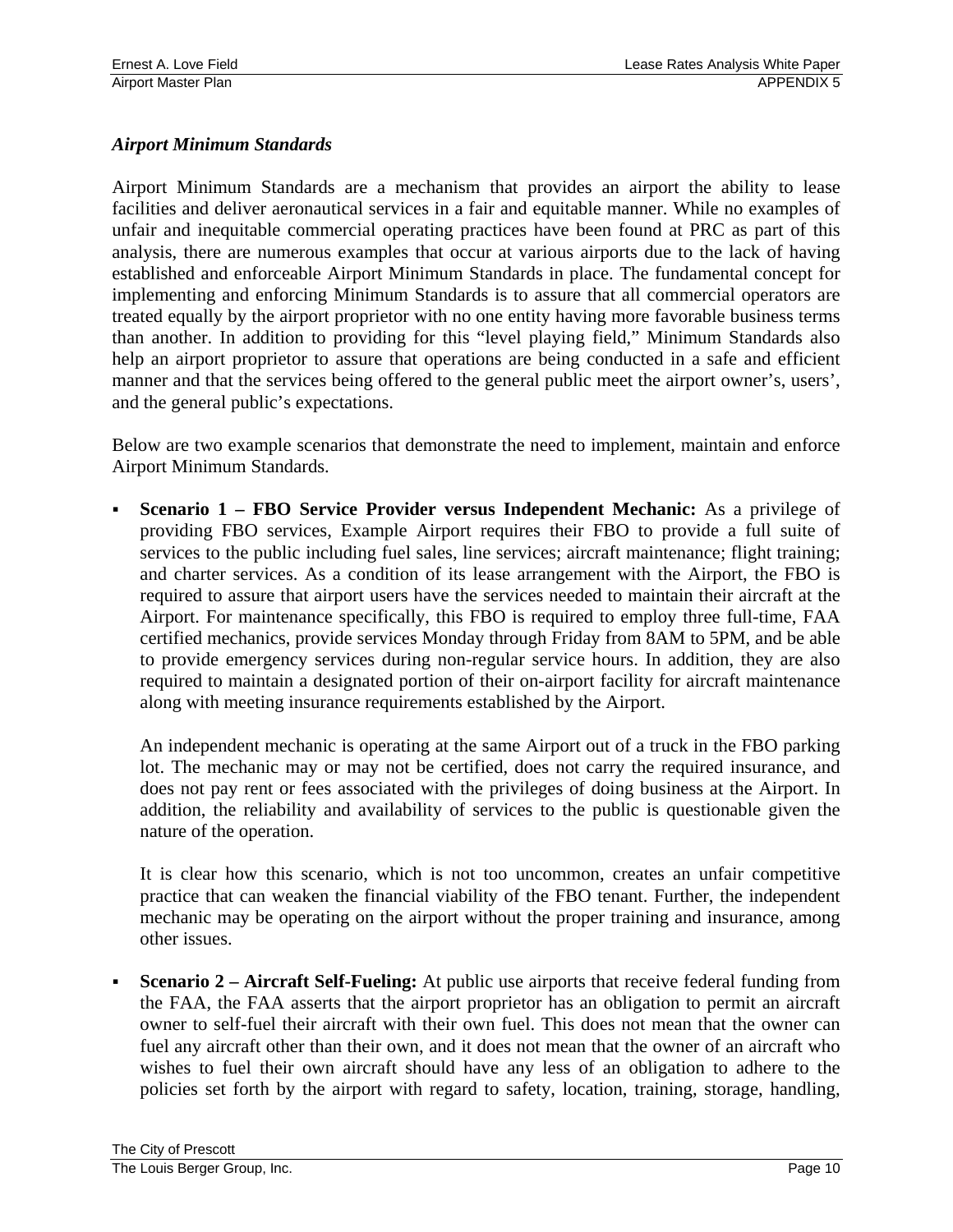environmental permitting, insurance, or other reasonable requirements that are established in the interest of the public.

As such, in today's operating environment, the typical small aircraft owner finds it both impractical and too expensive to meet necessary operational and safety criteria in order to be permitted to self-fuel. Where the issue more typically comes into play however, is with regard to corporate aircraft operators who wish to self-fuel.

In this scenario, a corporate aircraft owner purchases fuel from a fuel supplier, stores the fuel in its own facilities, and maintains equipment to safely transfer the fuel into their own aircraft and in accordance with all airport policies and procedures concerning fueling. As such, the practice would fall within the FAA's criteria for self-fueling and must be permitted by the airport proprietor. However, once the aircraft owner uses their fuel, or fuel equipment to fuel any other aircraft that are not owned directly and used exclusively by them, they are not covered by FAA policy and are subject to the same regulatory and administrative requirements to store, sell and dispense fuel as an FBO would be, including paying the airport a fee for the privilege of providing such services whether or not the corporate entity argues it is providing such services gratuitously.

These two scenarios demonstrate a couple examples where the development and adoption of Minimum Standards come into play at an airport. In more extreme cases, the circumstances allowing unfair competition to develop, or allowing one operator to have more favorable business terms than another, can ultimately leave some airports without legitimate, safe and reliable services for the public.

**FAA Grant Assurances (Obligations) –** When developing Minimum Standards, FAA Grant Assurances must be considered. FAA Grant Assurances are obligations imposed on an airport sponsor when funds are accepted from the FAA to complete a project for the airport. These obligations, or assurances, require the airport sponsors to maintain and operate their facilities safely and efficiently and in accordance with 39 separate assurances. Those that relate to Airport Minimum Standards include:

- *Grant Assurance 22. Economic Nondiscrimination.*
- *Grant Assurance 23. Exclusive Rights.*

**FAA Advisory Circular Guidance –** The Minimum Standards development process takes into account guidance provided by the Federal Aviation Administration (FAA). This guidance is prepared by the FAA to ensure that airport sponsors who receive FAA grant funding for capital improvements at airports continue to meet their grant assurances which includes running the airport in a fair and equitable manner without granting a tenant an exclusive right to provide a service. The recently updated FAA advisory circular guidance includes:

 *Exclusive Rights at Federally Obligated Airports Advisory Circular (AC) 150/5190-6, Released January 4, 2007*